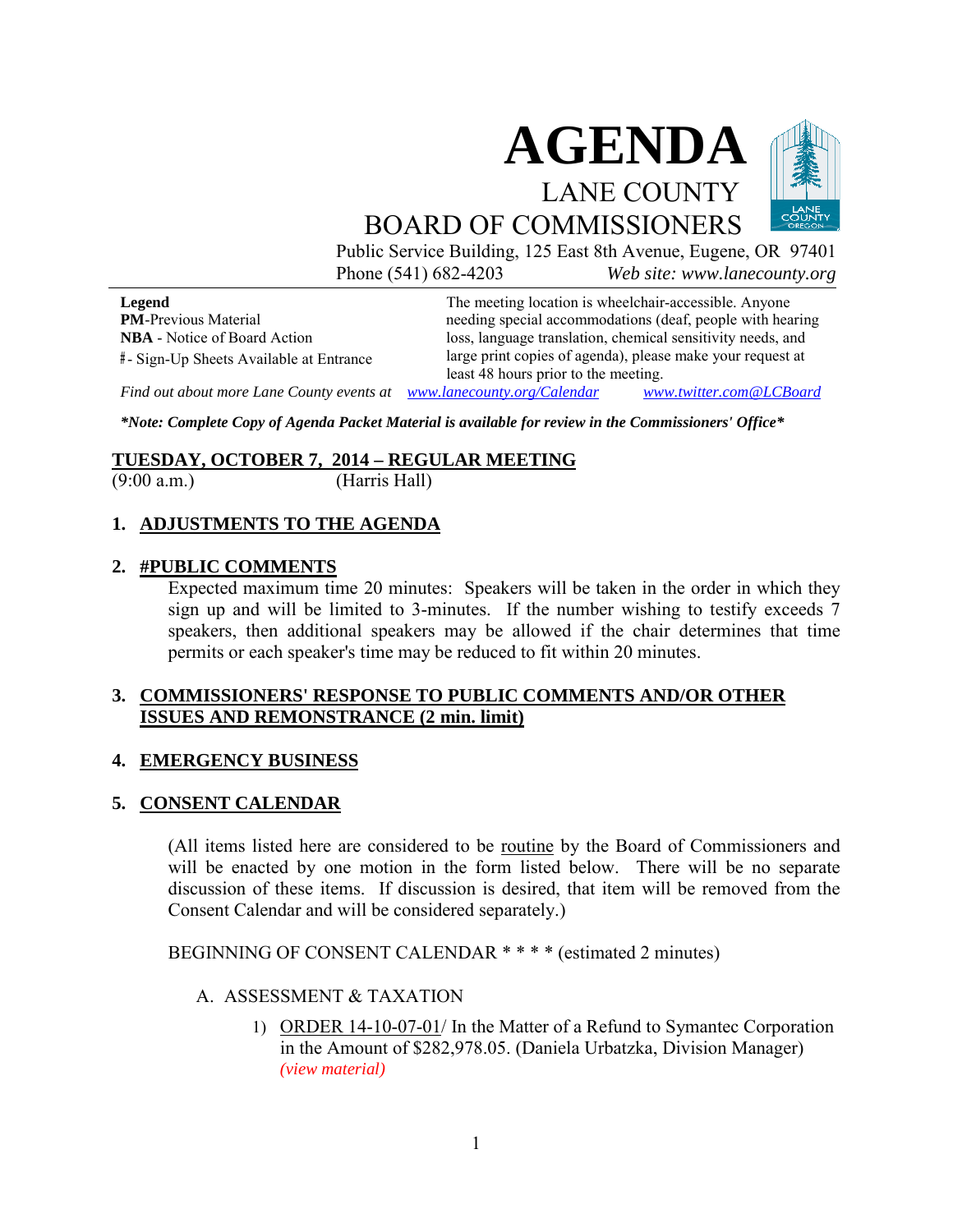#### B. COUNTY ADMINISTRATION

- 1) ORDER 14-10-07-02/ In the Matter of Appointing Two Pools of Board Members Who May Be Selected by the County Clerk to Sit on the Board of Property Tax Appeals. (Cheryl Betschart, County Clerk) *[\(view material\)](http://www.lanecounty.org/UserFiles/Servers/Server_3585797/File/Government/BCC/2014/2014_AGENDAS/100714agenda/T.5.B.1.pdf)*
- 2) ORDER 14-10-07-03/ In the Matter of Applying for and Accepting a Victim Safety Grant from the Department of Justice Office on Violence against Women. (Judy Williams, Parole and Probation Division Manager) *[\(view material\)](http://www.lanecounty.org/UserFiles/Servers/Server_3585797/File/Government/BCC/2014/2014_AGENDAS/100714agenda/T.5.B.2.pdf)*

# C. COUNTY COUNSEL

1) ORDER 14-10-07-04/ In the Matter of Delegating Authority to Purchase Insurance and/or Excess Insurance Coverage. (Stephen Dingle, County Counsel) *[\(view material\)](http://www.lanecounty.org/UserFiles/Servers/Server_3585797/File/Government/BCC/2014/2014_AGENDAS/100714agenda/T.5.C.1.pdf)*

## D. HEALTH & HUMAN SERVICES

- 1) ORDER 14-10-07-05/ In the Matter of Adding One Fulltime (1.0 FTE) Community Service Worker 2 and Two Temporary (1040) Community Service Worker 2 Positions to the Women, Infants and Children Program of the Public Health Division for FY 15 in Fund 286 of the Department of Health & Human Services. (Alicia Hays, Director) *[\(view material\)](http://www.lanecounty.org/UserFiles/Servers/Server_3585797/File/Government/BCC/2014/2014_AGENDAS/100714agenda/T.5.D.1.pdf)*
- E. PUBLIC SAFETY
	- 1) ORDER 14-10-07-06/ In the Matter of Accepting a Grant Award from the Department of Justice in the Amount of \$249,762 to Provide Mental Health Services for Participants in the Lane County Veterans Treatment Courts and Delegate Authority to the County Administrator to Sign Contract Documents. (Sheriff Turner) *[\(view material\)](http://www.lanecounty.org/UserFiles/Servers/Server_3585797/File/Government/BCC/2014/2014_AGENDAS/100714agenda/T.5.E.1.pdf)*

END OF CONSENT CALENDAR \* \* \* \*

# **6. COUNTY COUNSEL**

- A. Announcements
- B. FIRST READING AND SETTING SECOND READING AND PUBLIC HEARING/ORDINANCE 14-14/ In the Matter of Establishing a Tax on the Sale of Marijuana and Marijuana-Infused Products in Lane County. (Second Reading and Public Hearing 10/27/14) (Stephen Dingle, County Counsel, Sara Chinske, Management Analyst) (estimated 20 minutes) *[\(view material\)](http://www.lanecounty.org/UserFiles/Servers/Server_3585797/File/Government/BCC/2014/2014_AGENDAS/100714agenda/T.6.B.pdf)*
- C. FIRST READING AND SETTING SECOND READING AND PUBLIC HEARING/ORDINANCE 14-16/ In the Matter of Establishing a Tax on the Sale of Marijuana and Marijuana-Infused Products in Lane County (Relating to Measure 91). (Stephen Dingle, County Counsel, Sara Chinske, Management Analyst) (estimated 20 minutes) *[\(view material\)](http://www.lanecounty.org/UserFiles/Servers/Server_3585797/File/Government/BCC/2014/2014_AGENDAS/100714agenda/T.6.C.pdf)*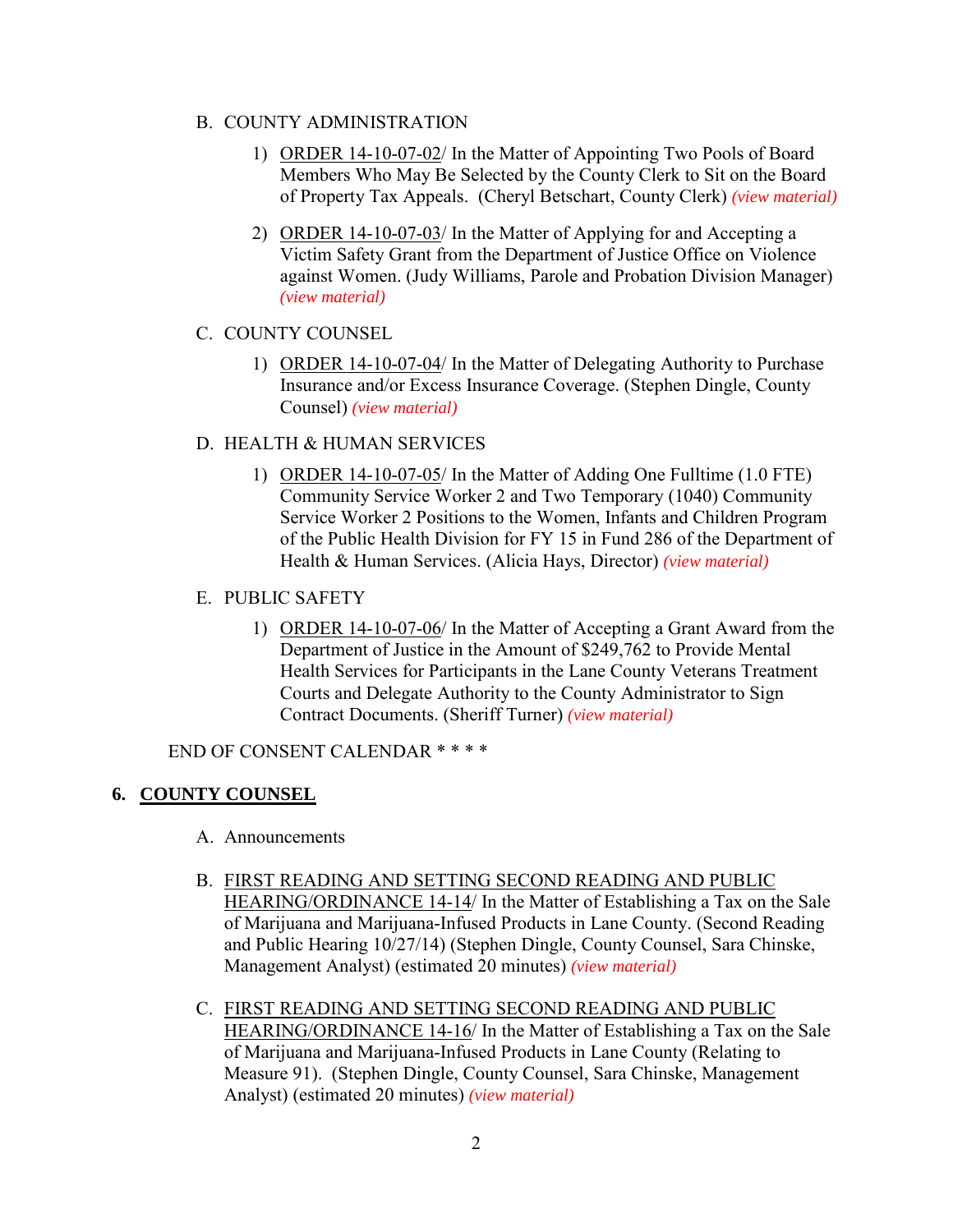# **7. COUNTY ADMINISTRATION**

- A. Announcements
- B. ORDER 14-10-07-07/ In the Matter of Appointing Members to the Temporary Internal Audit Committee. (Howard Schussler) (estimated 20 minutes) *[\(view material\)](http://www.lanecounty.org/UserFiles/Servers/Server_3585797/File/Government/BCC/2014/2014_AGENDAS/100714agenda/T.7.B.pdf)*

#### **8. COMMISSIONERS' BUSINESS**

- A. Announcements
- B. Agenda Team Requests / Work Session Requests

#### **9. EXECUTIVE SESSION as per ORS 192.660**  (BCC Conference Room)

#### **10. OTHER BUSINESS**

#### **Recess**

#### **TUESDAY, OCTOBER 07, 2014 – REGULAR MEETING (cont'd)** (1:30 p.m.) (Harris Hall)

## **11. PUBLIC WORKS**

- A. SECOND READING AND PUBLIC HEARING/ORDINANCE 14-08/ In the Matter of Amending Chapter 16 of Lane Code to Add and Revise Definitions and Provisions to be Consistent with Oregon Revised Statutes and Oregon Administrative Rules and to Make Certain Correction and Clarification Revisions (LC 16.090, 16.210, 16.211, 16.212, 16.244, 16.251, 16.290) (File No. 509-PA14- 05053) (PM & NBA 9/24/14) (Lindsey Eichner, Associate Planner) *[\(view9/24/14 material\)](http://www.lanecounty.org/UserFiles/Servers/Server_3585797/File/Government/BCC/2014/2014_AGENDAS/092314agenda/T.8.A.pdf) [\(view Ordinance\)](http://www.lanecounty.org/UserFiles/Servers/Server_3585797/File/Government/BCC/2014/2014_AGENDAS/092314agenda/T.8.Acode.pdf) [\(view supplemental material\)](http://www.lanecounty.org/UserFiles/Servers/Server_3585797/File/Government/BCC/2014/2014_AGENDAS/100714agenda/T.11.A.pdf)*
- B. SECOND READING AND PUBLIC HEARING/ORDINANCE 14-09/ In the Matter of Amending Chapters 13, 14, and 16 of Lane Code to Add and Revise Definitions and Provisions to Make Certain Corrections and Clarification Revisions (LC 13.450, 14.600, 14.700, 16.090, 16.210, 16.211, 16.212, 16.216, 16.290, 16.292) (File No. 509-PA14-05054) (PM & NBA 9/24/14) (Lindsey Eichner, Associate Planner) (estimated 60 minutes) *[\(view9/24/14 material\)](http://www.lanecounty.org/UserFiles/Servers/Server_3585797/File/Government/BCC/2014/2014_AGENDAS/092314agenda/T.8.A.pdf) [\(view Ordinance\)](http://www.lanecounty.org/UserFiles/Servers/Server_3585797/File/Government/BCC/2014/2014_AGENDAS/092314agenda/T.8.Bcode.pdf) [\(view supplemental material\)](http://www.lanecounty.org/UserFiles/Servers/Server_3585797/File/Government/BCC/2014/2014_AGENDAS/100714agenda/T.11.B.pdf)*